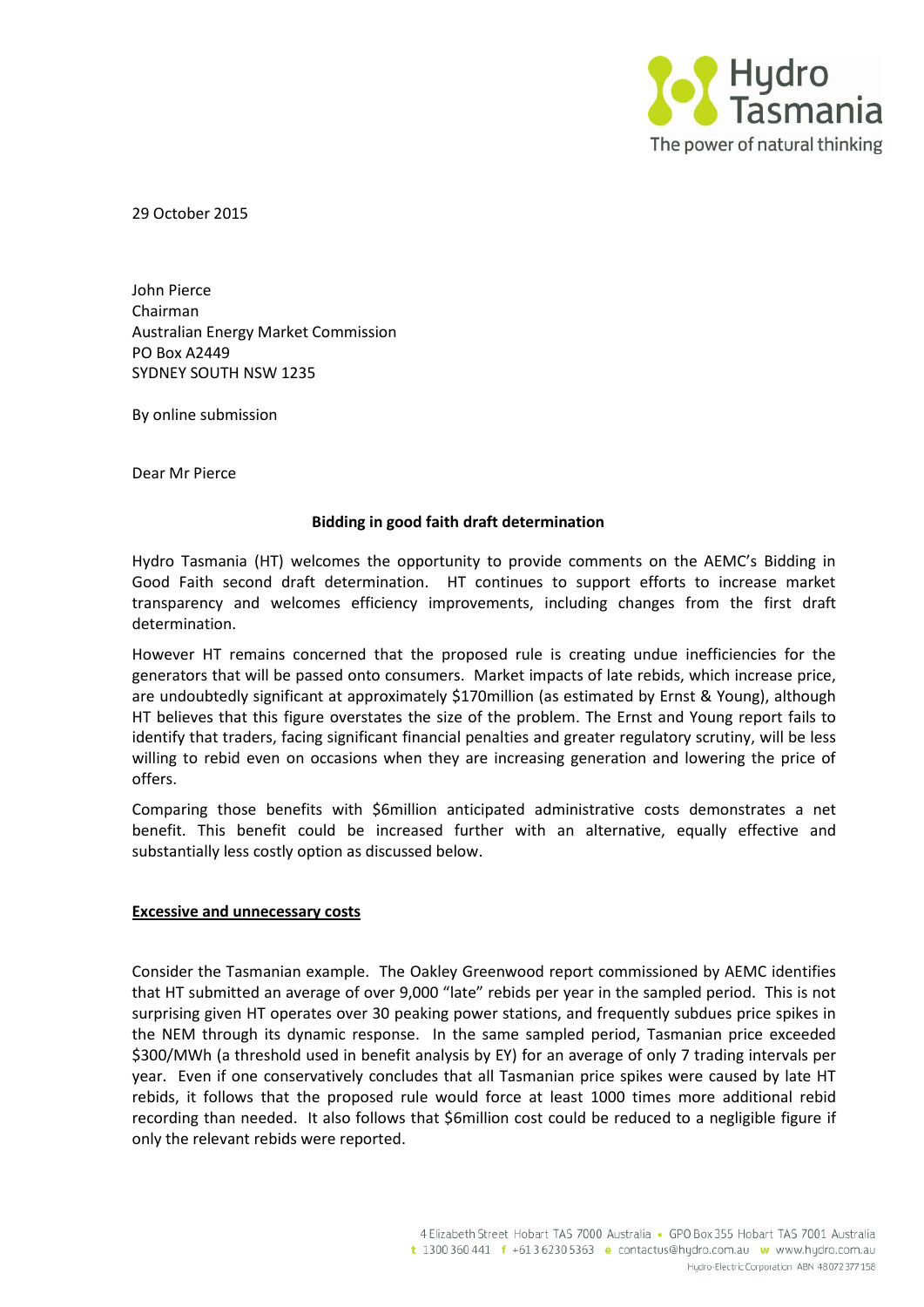The excessive costs can be avoided by a better focus on relevant rebids. This could be achieved by changing the proposed wording of 3.8.22(ca) from capturing "rebid during the late rebidding period" to "*significant rebid* during the late rebidding period", where:

*Significant rebid is a rebid, or a combination of rebids in the same trading interval, submitted by a single participant, through which the offer price of more than 100MW of energy has been increased by more than \$100/MWh or the same volume has been made unavailable.*

In its conclusion on cost sensitivities Oakley Greenwood offered similar advice to the commission, stating that costs would be reduced by placing a limitation on the type of rebids reported on. Oakley Greenwood expressed concern that limits could be gamed if based on rebid type (e.g. plant related), but these are not considered in the definition above. The quantitative nature of the filters proposed means that they cannot be gamed. Rebids that don't fall in this category would not significantly impact the price and hence don't warrant further attention.

The definition of a significant bid should be included in the rules to give regulatory certainty to participants.

## **Requirement to report what you do not know**

HT believes clause 3.8.22 (ca) iii) should be removed altogether. The proposed clause 3.8.22(ca) is shown below.

3.8.22 (ca) A *Scheduled Generator*, *Semi-Scheduled Generator* or *Market Participant* who makes a *rebid* during the *late rebidding period* must make a contemporaneous record in relation to the *rebid*, which must include a record of:

(i) the material conditions and circumstances giving rise to the *rebid*;

(ii) the *Generator's* or *Market Participant's* reasons for making the *rebid*;

(iii) the time at which the relevant event(s) or other occurrence(s) occurred; and

(iv) the time at which the *Generator* or *Market Participant* first became aware of the relevant event(s) or other occurrence(s).

The courts and the regulator will undoubtedly undertake detailed analysis and compare the time at which the relevant event(s) leading to a late rebid actually occurred, as required under proposed 3.8.22 (ca) iii), compared with the time trader first became aware of relevant events(s) as per 3.8.22 (ca) iv).

However, 3.8.22 (ca) iii) is effectively asking the trader to research and record, in real time, how much earlier they should have known about the event, but did not. Commission should note that AEMO does not keep historic record of pre-dispatch run outcomes, most common cause of rebids, in the Infoserver database. A trader would have to manually extract this data from .csv files on AEMO's website, which would reduce response time to impractical levels and hence reduce market efficiency, for no benefit. It is far more appropriate that such research is done by the regulator after the event.